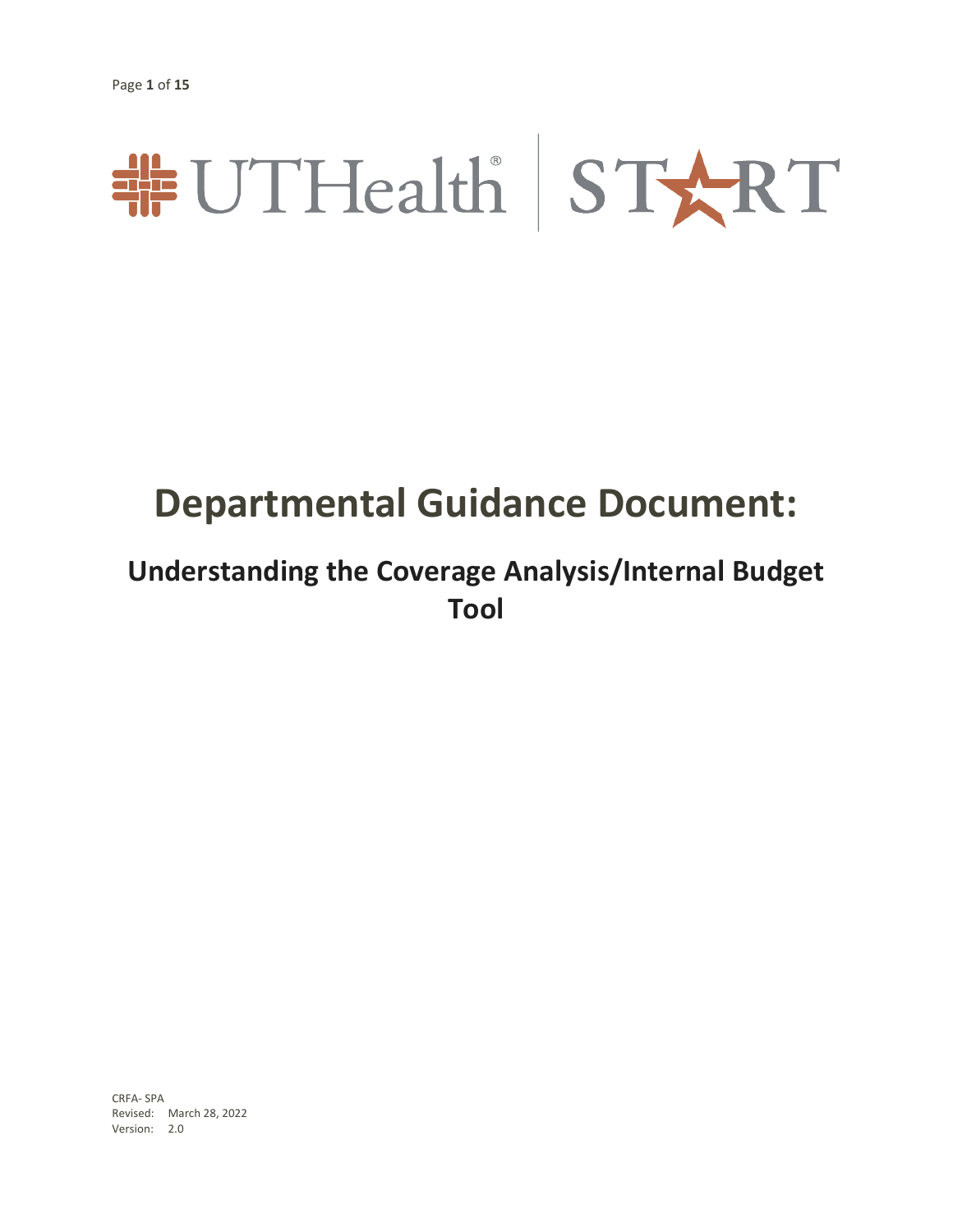### **Contents**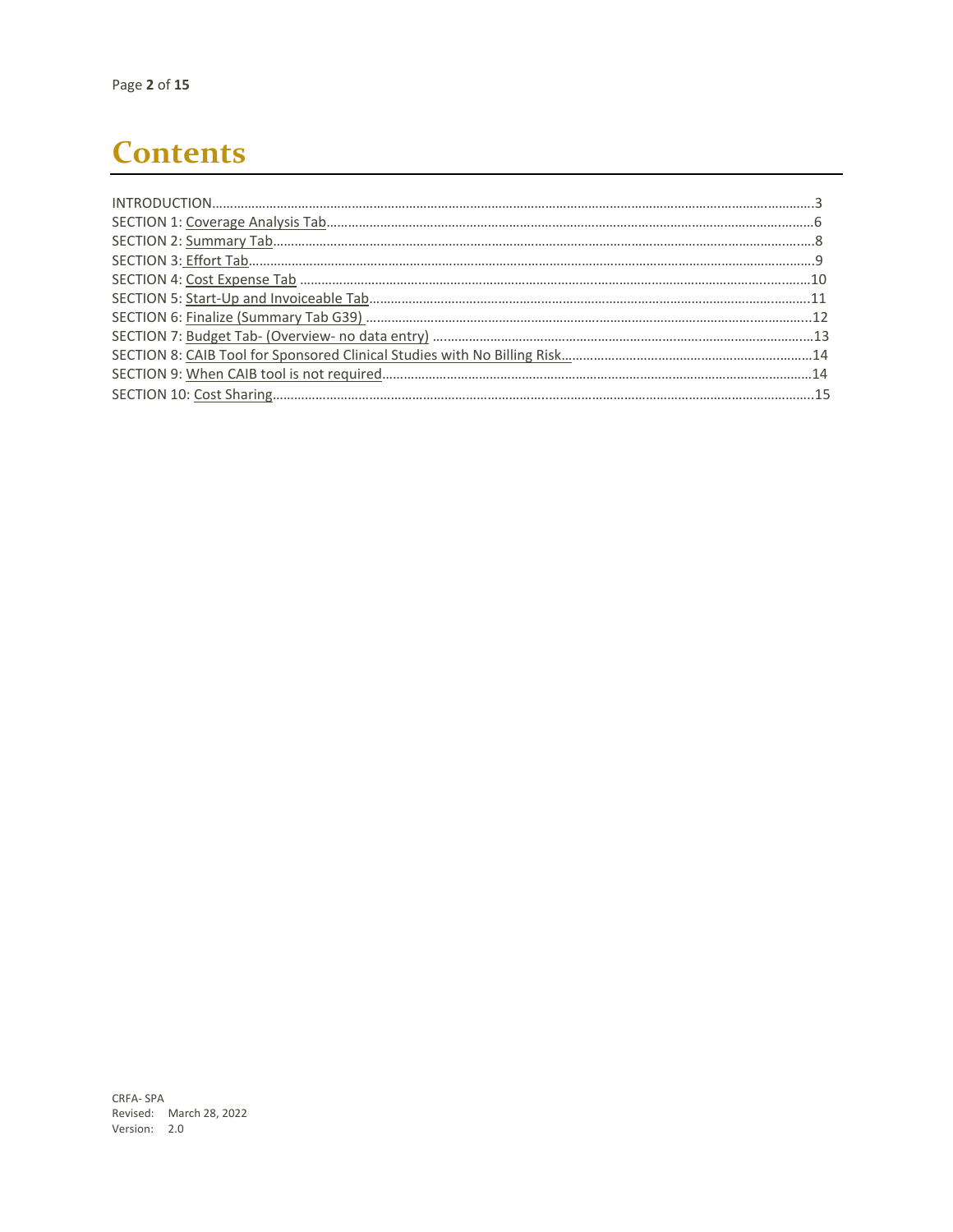### **Introduction**

This document addresses how to Navigate through and complete the Coverage Analysis/Internal Budget tool. (CAIB tool) The Coverage Analysis (CA) and Internal Budget (IB) should be completed **before** negotiating the budget with sponsor. *This ensures there is a clear understanding of UTHealth costs to conduct the study before negotiations with sponsor begin.*

### The CAIB Tool serves *two* purposes:

- **1. Billing Coverage Analysis (CA):** The Coverage Analysis tab is required per HOOP policy to ensure compliant research billing at UTHealth.
	- a. Coverage Analysis tab lists out all procedures detailed in the study protocol and notes
		- Will this service or procedure generate a bill in billing system?
		- If yes-
			- 1. Should it be billed to the patient/patient insurance?
			- 2. Should it be billed to the study account?
- **2. Internal Budget (IB):** The remaining tabs are utilized to determine costs to conduct the study. (Effort, Startup, Expenses, and Summary tabs).

 **C**overage **A**nalysis/**I**nternal **B**udget (Hence the name "CAIB Tool")

#### *THE CA and the IB ARE TWO SEPARATE ITEMS*

*SPA combined the CA and IB into one tool (CAIB Tool) to reduce work for the department. Combining these items into one tool allows the information entered into the Coverage Analysis tab to auto populate into the internal budget tabs thereby saving time for the person completing the internal budget.*

**Analyzing the Costs to Conduct a Clinical Study is Complex!**

**SPA designed the CAIB tool in an effort to make creating an internal budget for a clinical study as straightforward as possible for the study team.**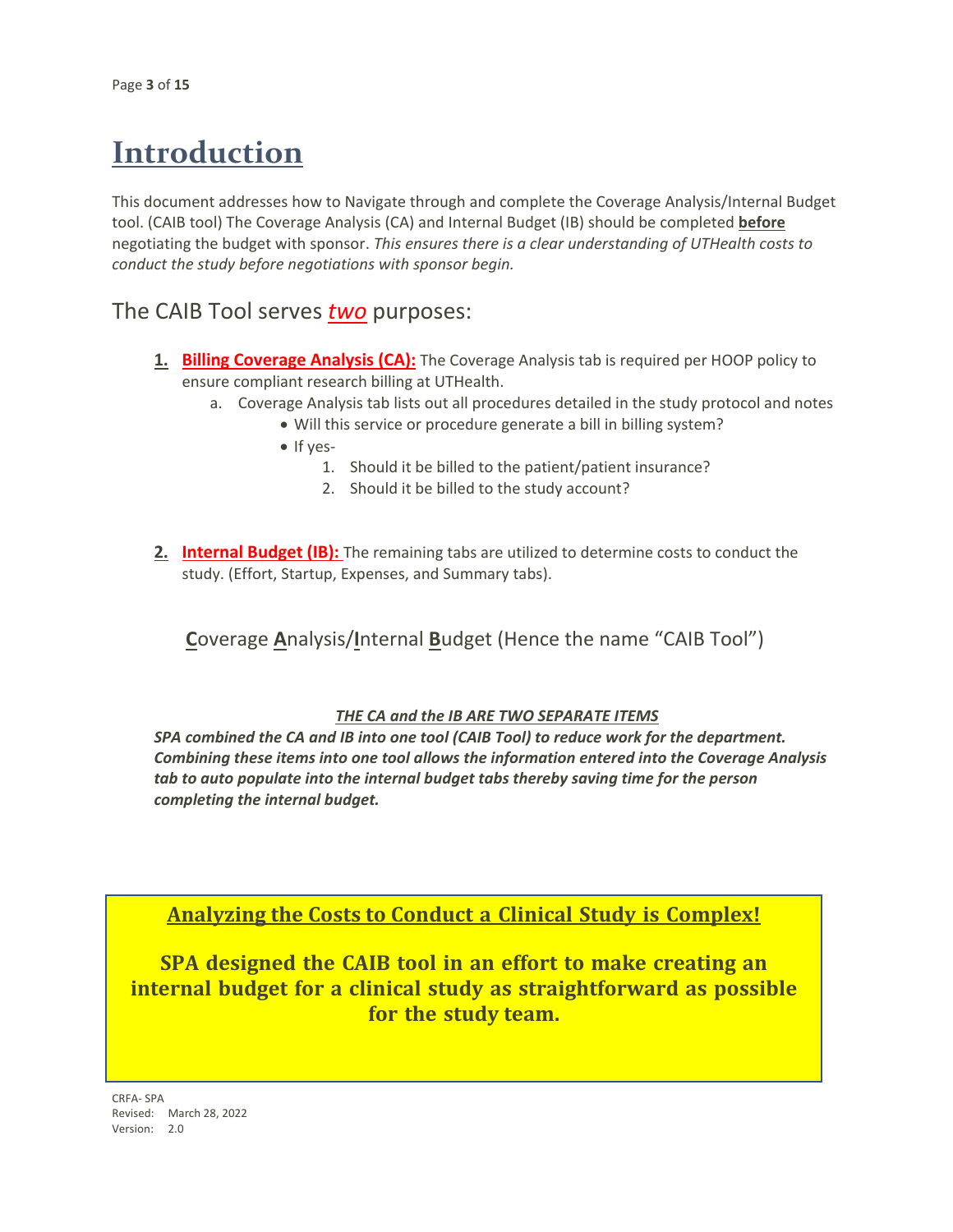### **Question: How Does the CA-IB Process Get Started?**

#### **Answer: Department Submits Protocol to IRB.**

This process begins when the study team submits the protocol to the IRB. The below flow chart is a high-level overview of the process at UTHealth*.*



### **Question: When does the Department start working on the CAIB tool?**

### **Answer: After the billing "Coverage Analysis " tab has been completed and noted as final.**

Department is notified via START CA has been completed by Huron.

Look over CA to ensure agreement. (Notify CRF if changes are needed @crf.uth.tmc.edu)

After confirming CA tab is complete/final **Begin working on Internal budget tabs**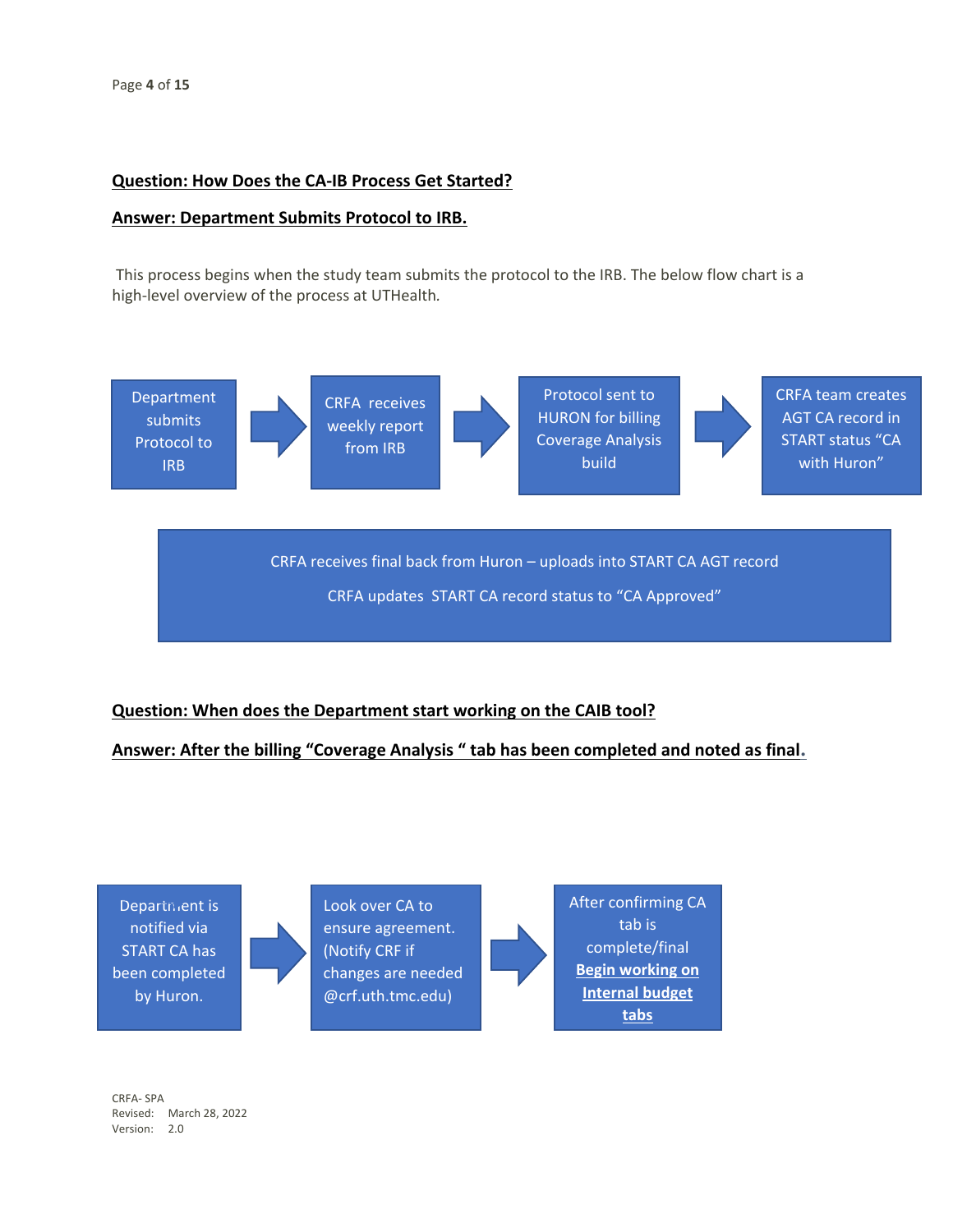The START CA record is marked "Final/ CA Approved" immediately upon recipient from HURON. (This is due to the fact Huron Research Office utilizes CMS's LCDs/NCDs and published billing guidelines for Houston Texas and can be considered final upon receipt.) However, CRFA will work with you to update the final CA within the START CA record if needed and valid.

After the Coverage Analysis tab has been finalized, you are now ready to begin working on the internal budget tabs. (You should not start on the Internal Budget until after the CA is finalized.)

The first thing you should understand about the internal budget is that the purpose is to identify the actual cost to conduct the study for UTHealth.

- You are answering the question "How much will it cost to conduct this study?"
	- o COMMON MISTAKE- Do **not** use the tool to show "How much Sponsor is paying to conduct this study"
		- *You should not simply copy and paste data from the sponsor budget into the CAIB tool this is not helpful to identify real and true costs.*

*\*\*You should not begin budget negotiations with sponsor until the internal budget has been completed.*

After you have completed the internal budget you will be able to make a more informed approach to budget negotiations. The rule of thumb is to ensure the final budget is at least 10% above the total costs calculated in the CAIB tool to allow room for unforeseen expenses that may come up during the period of the study. These unforeseen expenses could include such things as: underestimation of administrative time and effort expended (which is quite common) or, unanticipated increases in rates for procedures. This ensures UTHealth costs are covered and may result in residual funds for the PI to use on future investigator-initiated research projects.

#### *INTRODUCTION TAKEAWAYS*

Three Important Takeaways from Introduction Section:

- 1. The CAIB Tool Serves two Purposes:
	- a. Billing **C**overage **A**nalysis
	- b. Internal Budget
- 2. The CAIB process begins when a study is submitted to the IRB for review
- 3. Purpose of Internal Budget
	- a. Purpose is to identify the costs to conduct the study (NOT what the sponsor is paying)
	- b. You should not negotiate budget with sponsor until you have identified the costs to conduct the study first.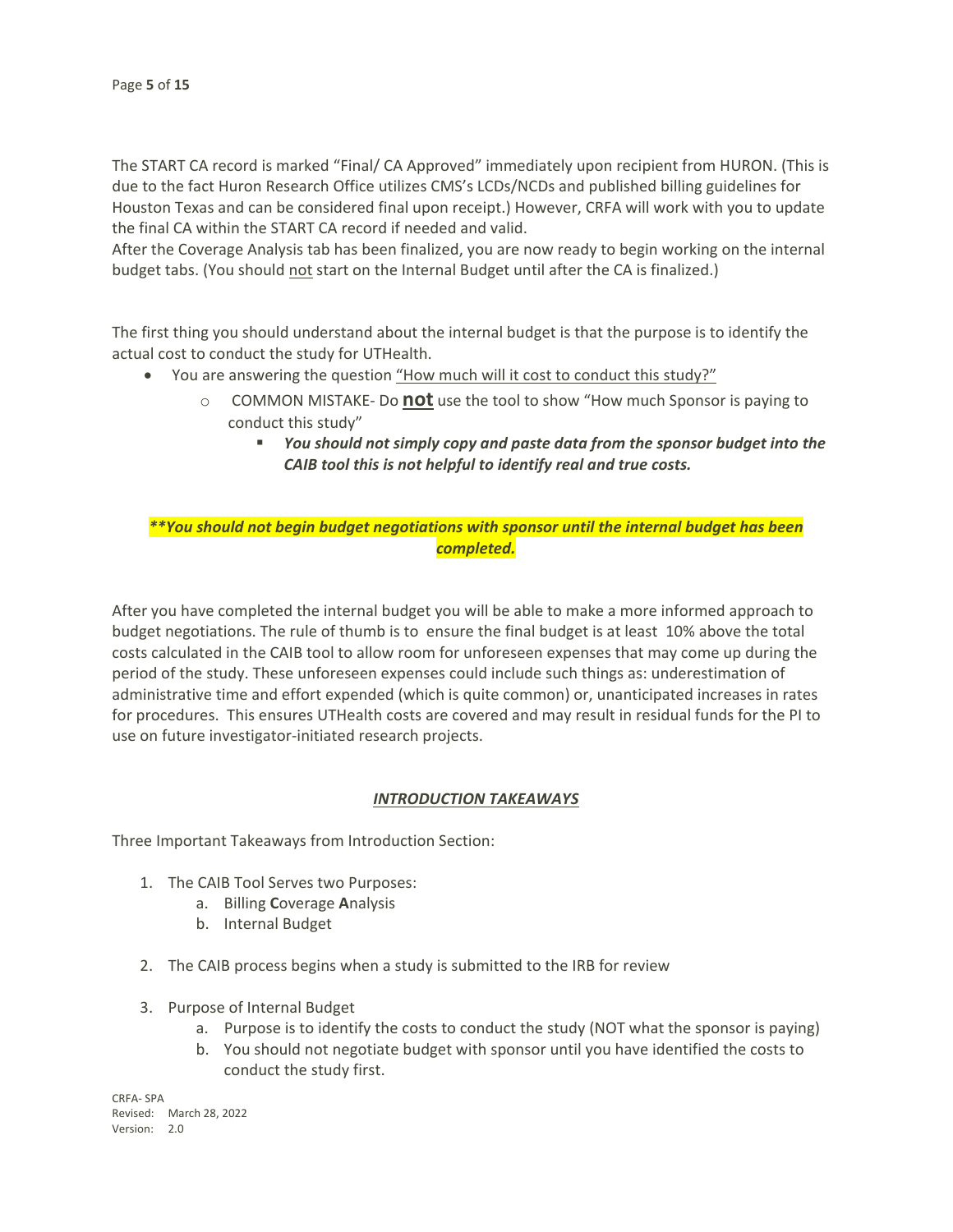### **Section 1: Coverage Analysis Tab**

The Coverage Analysis Tab is the first tab that should be completed on this tool because the data from this tab is transferred into the other tabs and guides and directs the data entry.

#### What is Coverage Analysis?

- Coverage Analysis is an independent review of a clinical study to determine which procedures and services are billable to insurance and which are not.
- It is a systematic review of clinical trial documents, published practice guidelines, and Local Coverage Determinations (LCD) and National Coverage Determinations (NCD) to determine the billing status of items and services that are documented in the research protocol and/or research plan.
	- o What some researchers consider to be "Standard of Care" may not be the same as what insurance companies will agree to pay for.

When the analysis is complete, the investigator/study team has a study-specific billing summary to guide the study team with clinical billing for research visits.

#### Understanding the Billing Coverage Analysis

The Coverage analysis tab notes all services and procedures that happen during each study visits. The study visits listed horizontally across as columns, and the services and procedures listed vertically as rows.

#### Example

|                   | Visit 1 | Visit 2   | Visit Three |
|-------------------|---------|-----------|-------------|
| Informed consent  | ∧       |           |             |
| Questionnaire     | Λ       | ↗         |             |
| Drug XYZ dispense |         | $\lambda$ | ◠           |
| PK/PD Blood draw  |         |           |             |
| PK/PD Analysis at |         |           | ∧           |
| central lab       |         |           |             |

Each service and procedure will be designated with one of the below options:

- **NB= (Non-Billable)**
	- o This item will not generate a charge in the patient care billing system.
		- Items marked "NB" are effort-based items that do not generate charges in the billing system such as obtaining informed consent and/or giving a questionnaire to the patient.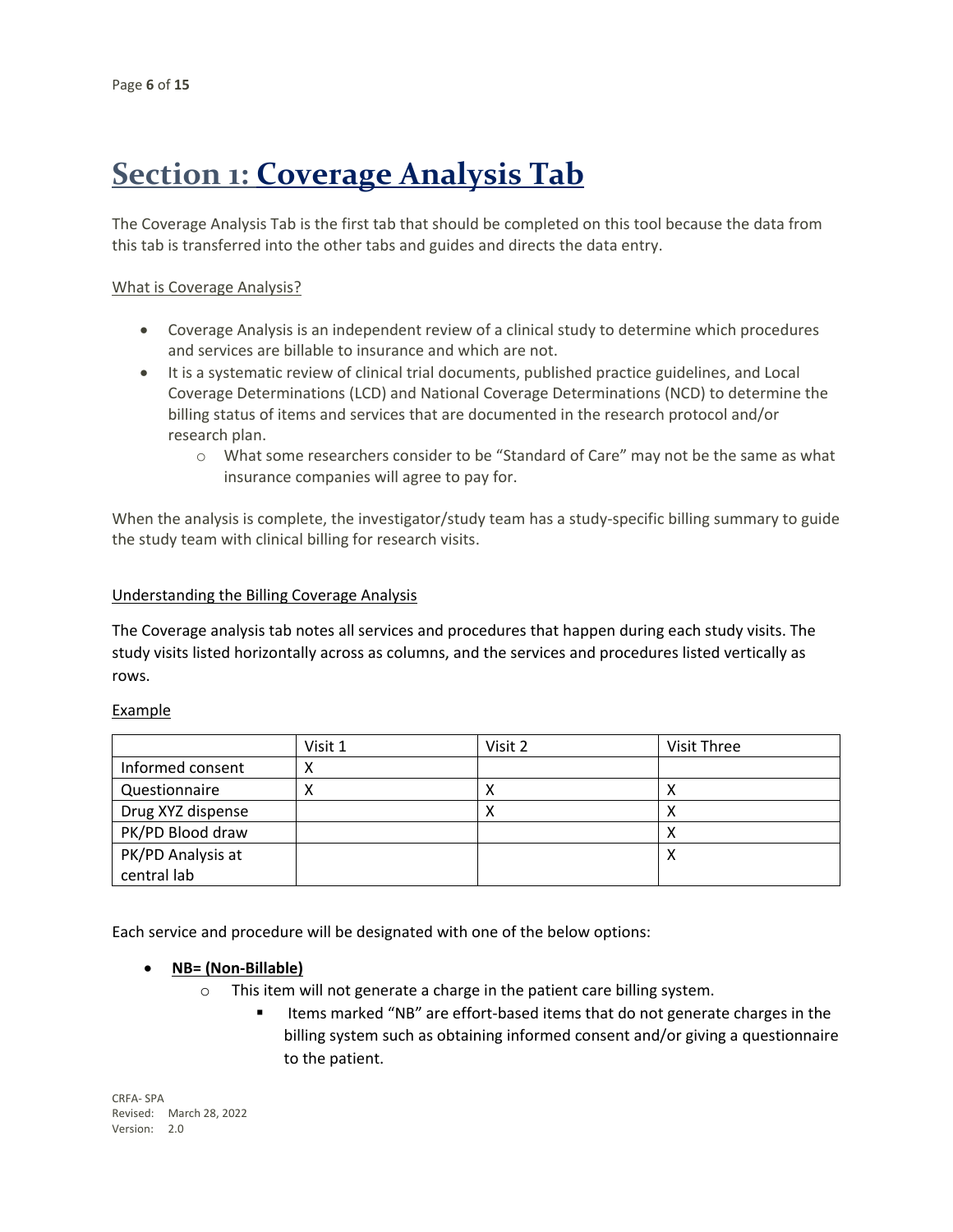#### • **SOC= (Standard of Care)**

- o This item will generate a charge in the patient care billing system.
- $\circ$  This item is considered routine care and is allowable to be billed to patient/ patient's insurance.
- **RES= Research**
	- o This item will generate a charge in the patient care billing system.
	- o This item is done for research purposes and should be paid for by the research account.
- **NB-Costs for Research**, this item will not generate a charge in the patient care billing system however, the study team will receive a bill for this service. Only a few items fall into this category such as labs sent to Quest, or contracting with the CRU to complete.

### **Next steps after CA is complete:**

Once you have obtained notification that the CA is complete, please review and determine agreement. If any discrepancies are noted, contact CRFA team via [crf@uth.tmc.edu](mailto:crf@uth.tmc.edu)

After you have determined agreement with the CA tab, you are ready to start on the internal budget. You are now ready to begin entering data into the internal budget tabs on the CAIB tool. You should start on the **Summary Tab.** 

#### *Before you move on to the Summary Tab please see Tip1 and 2 below.*

TIP 1- Find the row noted as "Participant payment" and note each visit in which payments will be made to participants as "NB Costs for Research" to enable the ability to add these costs to the Costs Expenses tab

TIP 2- If you are using the CRU- you can add an additional row to the procedures section and name it "CRU Fee". You should designate each applicable visit as "NB Costs for Research" to enable the ability to add the CRU per visit fees for into the Cost-Expenses tab.

*\*\*Note Clinical Studies that are not initiated by UTHealth Faculty and are paid per patient milestone completion with no billing compliance risk (Retrospective chart reviews etc.) will not have CA built out through SPA However, an internal budget is required for the project proposal record in START. Therefore, you will be required to enter data into the coverage analysis tab. See "SECTION 8: CAIB Tool for Sponsored Clinical Studies with No Billing Risk" for more details.*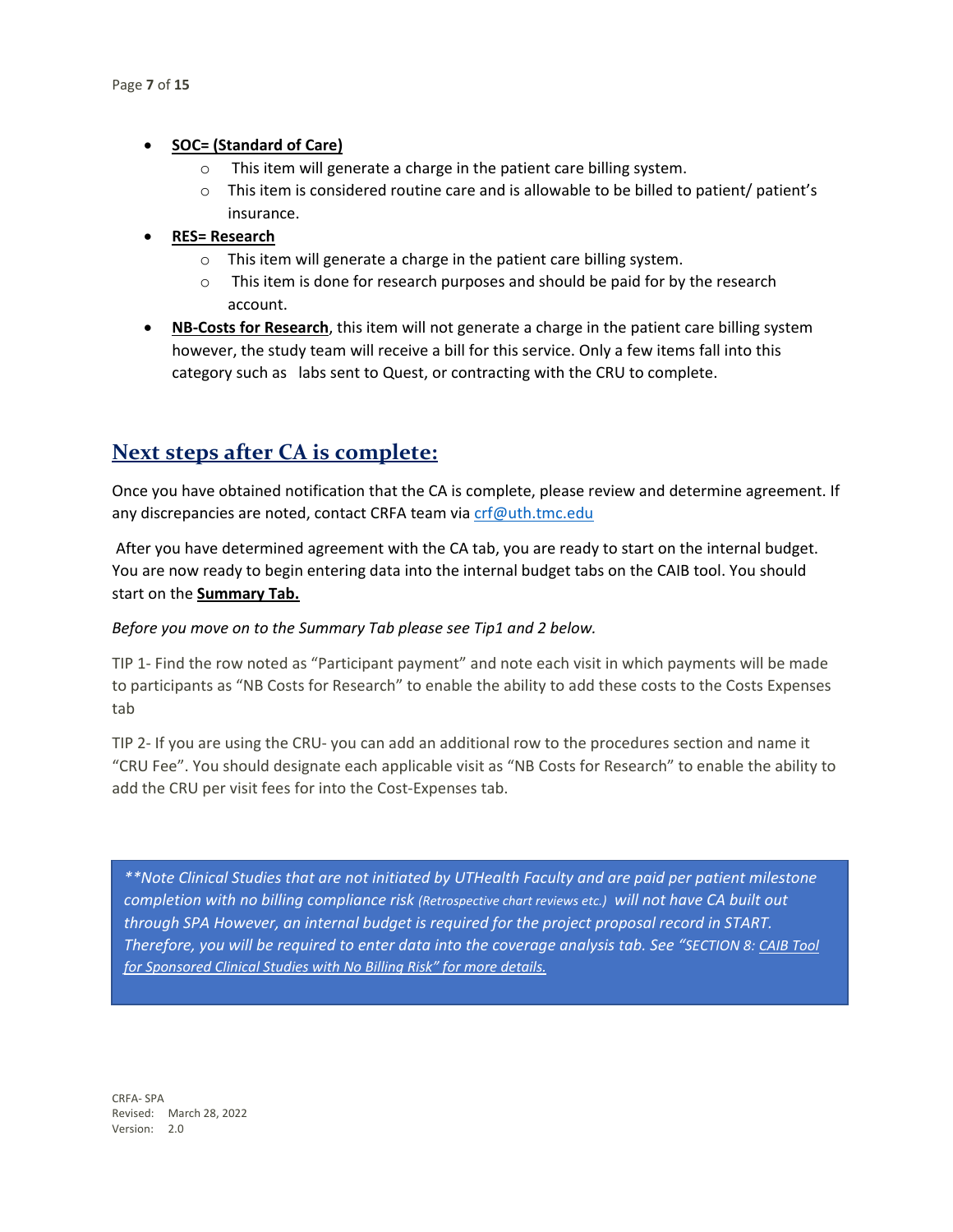### **Section 2: Summary Tab**

### 1. **Summary Tab**:

- a. Step one- Enter applicable information into all of the cells highlighted yellow/peach within the summary tab *starting from the top of page*
	- i. TIP 1-Do not enter data into any cell that is not highlighted with color.
		- 1. Any cell with a blank/white background auto populates by pulling in data from other tabs/cells.
			- a. (Even if it appears blank at first do not worry, it will auto populate once you have completed entering all of the data into all of the tabs.)
	- ii. T**IP-2-** Do not forget to enter the anticipated number of patients into cell **D14**. *(The calculations will not work if you miss entering data into cell D14.)*
- b. Step Two-Adding additional personnel- list everyone working on the study.
	- i. Keep in mind that financial management time and effort should be captured on the form as well. It requires time and effort for invoicing and payment reconciliation.
		- *1.* If the Study coordinator is also responsible for financial management his/her administrative effort should be increased to reflect the additional time spent on these activities.
	- ii. If you are unsure of anyone's salary, check with departmental administrative staff
- c. Step Three-SC Administrative time and effort (Cell G20)
	- i. This cell is highlighted bright yellow and requires department data entry on older versions of the CAIB tool \*\*\*
		- i. This is for time spent on activities that are not included in conducting patient visits
		- ii. The Yellow box to right, "What does SC Administrative time cover?" helps to clarify what types of activities this includes.
		- iii. If you are working on an older version you will manually enter the admin time and effort.
			- 1. If it appears too low SPA will return for corrections.
	- ii. \*\*\*The newest version of the CAIB tool auto calculates this effort (using a calculation based upon standard practices for estimating anticipated time spent on administrative duties.)
		- 1. If you would like to increase/decrease the auto calculated administrative effort, contact CRF @crf.uth.tmc.edu and we will make the change.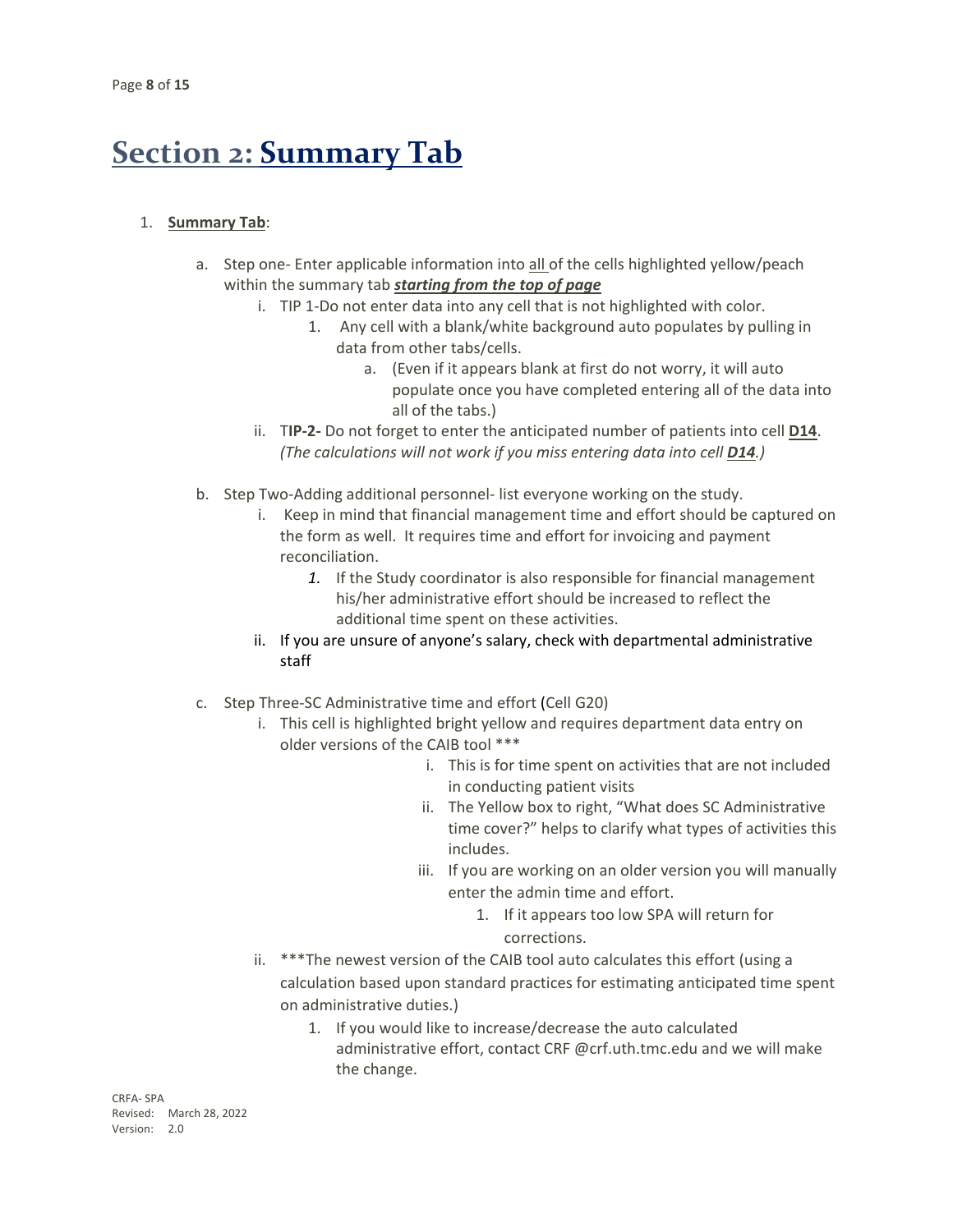- i. \*\* CRFA team can override an increase upon request, however a decrease will require specific rationale.
- **d. Skip G39 for now (It is the last step in completing the internal budget tool- discussed in Section 6).**

\*\*\*Note-Salary recharge is applied based upon information listed on internal budget, please ensure to enter information as accurately as possible to avoid departmental salary deficits.

### **Section 3: Effort Tab**

- 1. Step One: Discuss with your study team to determine how much time will be spent at each visit, per patient for the various members of the study team.
	- *a.* Note-- Effort per person for each visit should include visit preparation and all administrative activities associated with each visit too. Example- Chart set up, scheduling next visit, escorting participant for imaging, etc. *(\*Be sure to communicate to the study coordinator that it is important to carefully think about how much time each visit will take for each patient and to be sure to include the time it takes to enter study visit data into CRF forms too= this is important!)*
- 2. Step Two: Enter effort by hours per visit for each member listed. Example if Study Visit 1 will take 4 hours for the SC to complete you will enter "4" by the SC's name under visit 1.
	- a. Note you do not enter information into "Study Coordinator Administrative ". This row is greyed out.
- 3. Once the time is entered, the CAIB tool carries over the effort information to the Summary tab and auto calculates the costs and effort percentages.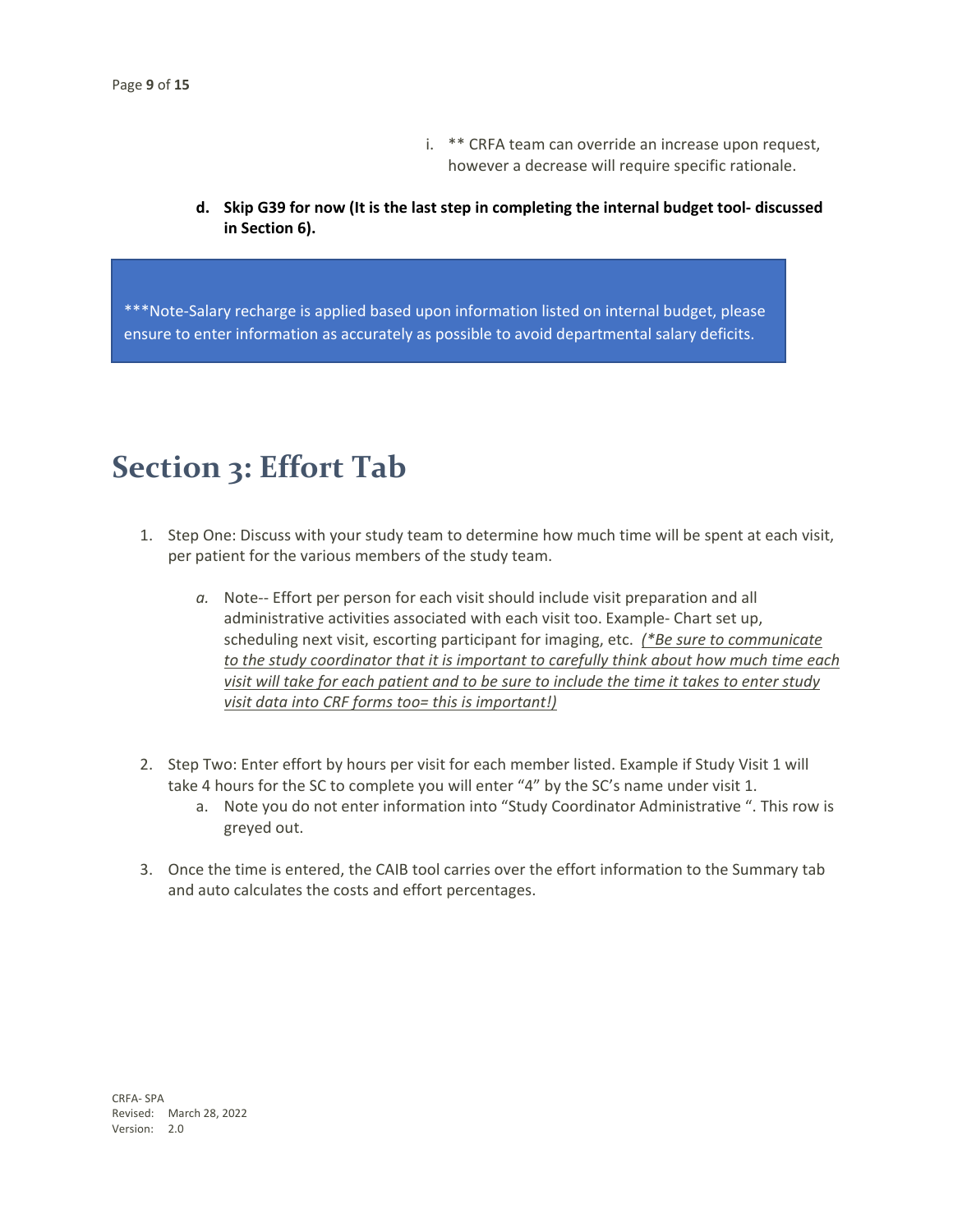#### **EXAMPLE CASE SCENRIO:**

**Even simple studies take more time than you expect**. SPA suggests you share the below example with SC to guide in visit time and effort estimations.

a. This is a real study in which the SC initially thought would only take 1.5 hours to complete but after reviewing carefully she saw it was actually 4 hours. (This is real study that SC described as "very simple.")

For Visit one the SC evaluated how much time she was spending to conduct the visit she found:

- i. **15 min**utes on study chart set up,
- ii. **1** hour explaining the study and consenting the patient
- iii. **1 hour 15 minutes** completing visit 1 tasks, (Con med, questionnaires, etc., dispense and explain how to complete diary, collect blood and urine, general conversations with patients during the visit.)
- iv. **25 mi**nutes preparing the samples and arranging Fed Ex pick up,
- v. **15 mi**nutes scheduling next visit faxing forms (this includes ensuring the visit is scheduled, and marked as a research visit in the system. If next visit is at MHH may take longer due to the fact MHH paperwork will need to be completed and faxed.)
- vi. **35** minutes entering data into CRF.
- vii. **15** minutes to review charges in Epic

For the above study they ended up changing Visit 1 for SC from 1.5 hours to **4 hours**.

### **Section 4: Cost Expense Tab**

- 1. Click on "Update table" to have items auto populate from other tabs and to identify which fields need to be completed.
- 2. You will enter costs into the fields highlighted yellow. The costs are the amount that will be billed to the study. (Typically, by MHH or Quest)
	- e. All items noted as "Research" or "Non-billable with cost" on the CA tab will be highlighted yellow because these items will generate charges that will need to be paid for by the study.
		- i. All fields highlighted yellow will require data entry.
	- f. Items marked as Non-billable and standard of care on the CA tab will be grayed out. (You do not need to enter any data into these fields.)
		- i. Example: **Study includes an MRI Spine w/o Contrast for visit 1. The CA tab notes this MRI as "Research" which means it should be paid for by sponsor**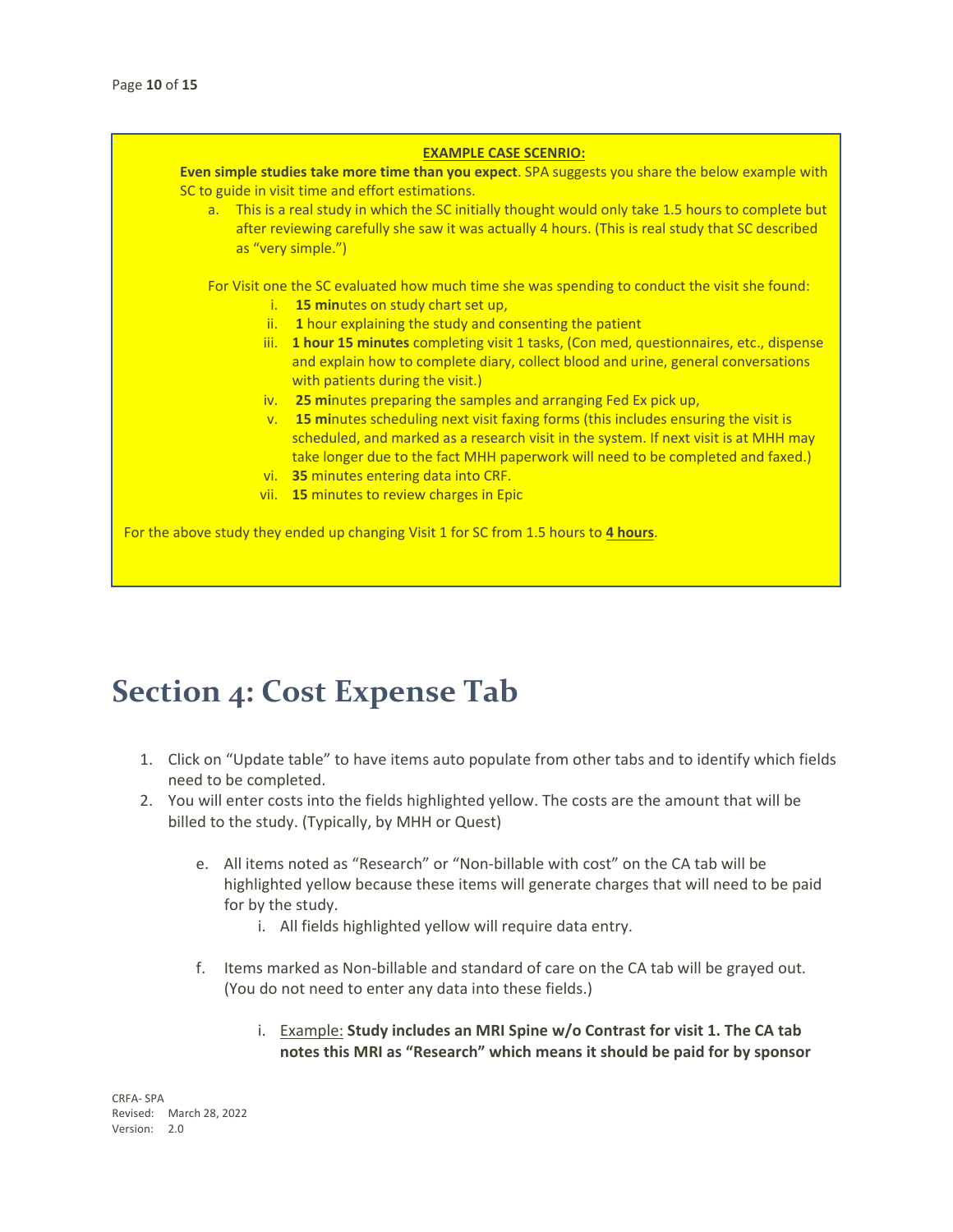### **and NOT allowable to be billed to patient/patient's insurance. You are planning to have the MRI performed at MHH.**

- 1. MRI Spine w/o Contrast will be highlighted yellow on the Cost-Expense tab for Visit 1. You will enter the dollar amount that MHH will send an invoice for. (Found on MHH Fee Schedule or MHH Approval letter budget )
- 2. MRI Spine w/o contrast -Professional-will be highlighted yellow on the Cost-Expense tab for Visit 1. When UTP Radiologists read MRIs at MHH, the UTP billing staff enter the read fee into EPIC. The read fee will be discounted for research and billed to the study. You should enter the dollar amount that will be billed for the Read fee (You can locate the fee that will be charged by looking up the CPT code on UTP Research Fee schedule)
- **2.** Note- "Patient Stipend" dollar amount is the only item that should match the sponsor budget all other items should reflect actual charges to the study **NOT what the sponsor is paying for the service/procedure.**
- 3. Charges can be identified from various sources. The sources will vary from study to study. Some examples of where you can locate charges are: UTP Research Fee Schedule, Memorial Hermann Research Fee Schedule, MHH Approval letter budget, Radiology budget, CRU budget, or Quest's Fee schedule.
- 4. The total will be auto calculated on rows 44-46 and will also auto populate on Summary tab and Budget tab.

1.

### **Section 5: Start-Up and Invoiceable Tab**

Step One: Enter Start-Up costs –

\*Do not enter data into row 6 (This is auto calculated from the effort table in step two.) \*Delete the non-applicable IRB from the costs (Local or Commercial).

- a. Coverage Analysis fees are only applicable to industry sponsored studies. (Nonindustry studies will not be charged a CA fee.)
- b. If there are any others that apply to the study you are working on, be sure to add them in, and/or delete those that don't apply.
	- i. Other line items that may or may not pertain to you may include Memorial Hermann IDS pharmacy fees, and Radiology fees.

CRFA- SPA Revised: March 28, 2022 Version: 2.0 Step Two: Complete the Start-Up Time and Effort calculator on row 52. Once complete, it will auto populate at the top of the Start-Up cost table on row 6.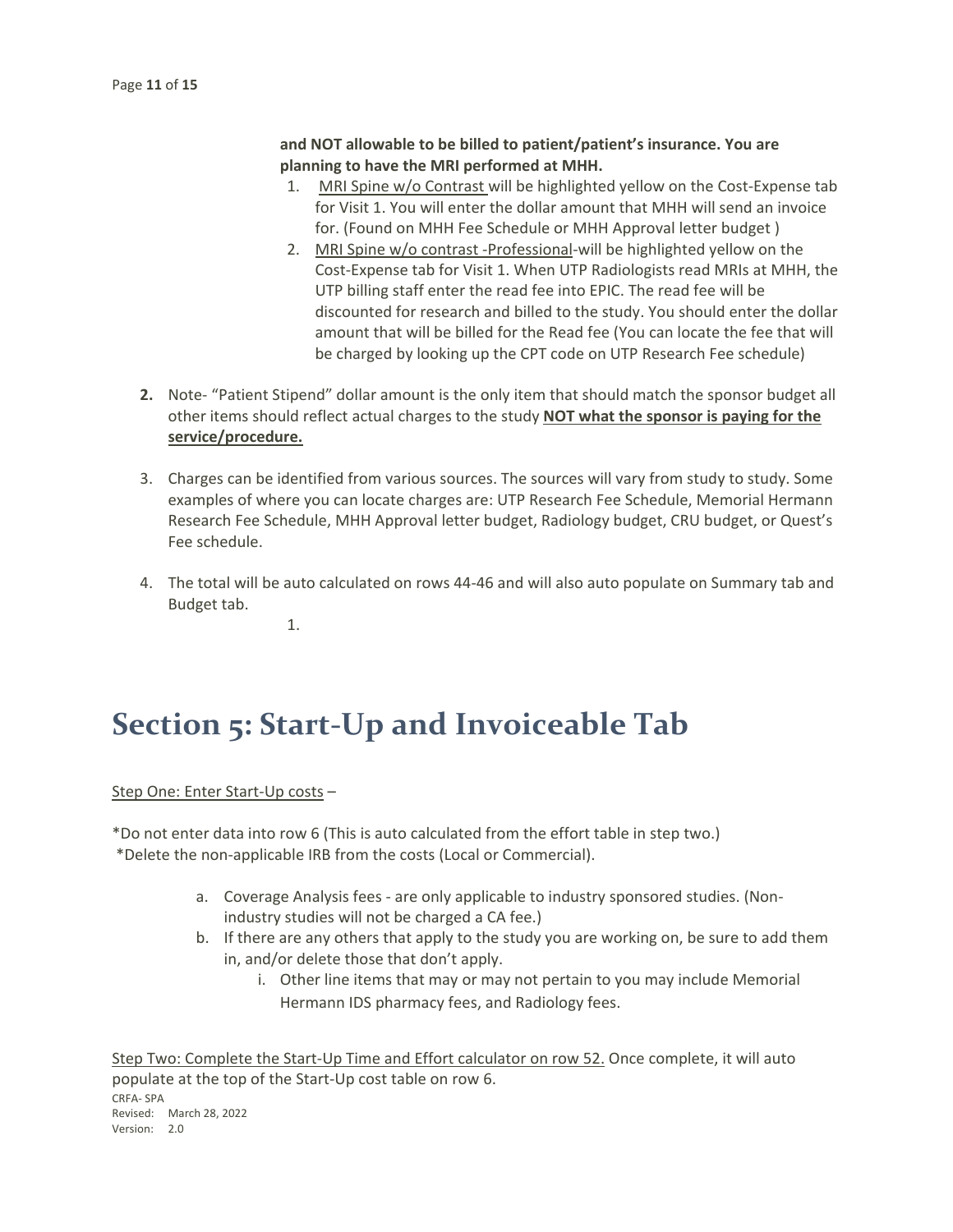- a. The Start-Up Effort table starts on row 52.
- b. Similar to the Study Visit Effort table, you will enter the number of hours per person reflecting the time expended on the various start up activities listed. You need to be sure to accurately analyze the time and effort expended on each start up activity to properly capture true costs.
	- a. NOTE- A minimum of 3 hours is required for Protocol review for PI and SC. This has been pre-populated but you can increase for more complex studies that required more hours for protocol review.
- c. You do **not** enter data into the table on row 67. This table auto calculates to show the translation from hours to dollar amounts based upon salary of the individual study staff and the information is automatically transferred to the Summary Tab and the Budget Tab.
- a. Step Three: Complete Invoiceable Procedures section. These are typically items that may or may not take place and will differ from study to study.
	- a. Examples: SAE reporting, Dry ice, storage, MRI, monitor visit, and protocol amendment (the protocol amendment charges may be pulled from the sponsor budget), etc.

*Side note: If your research includes imaging performed for research purposes and paid for by the sponsor, be sure that you completed the form for Radiology in iRIS if you have not completed this form in IRIS, you should go back to your submission ASAP. Radiology is required to review all protocols that have imaging done for research purposes only.* 

- *a. The review fee is currently \$750 (\$975 with IDC.) If it is not applicable to you, please delete this line item.*
	- *a. You will be notified if / when these rates change.*

### **Section 6: Finalizing Internal budget-**

Step 1- Negotiate budget with Sponsor.

After all of the above steps have been completed you now have a clear picture of the costs to conduct the study at UTHealth. You are now ready to negotiate the budget with sponsor. During negotiations you should aim to finalize a budget that is 10%-30% above direct costs noted in L38 of the summary tab. This allows for unforeseen costs such as underestimated effort and increases in costs and helps to ensure that the study does not go into deficit.

• We have found that most departments seriously underestimate time and effort. This is why it is important to aim to finalize a budget 10-30% above identified costs.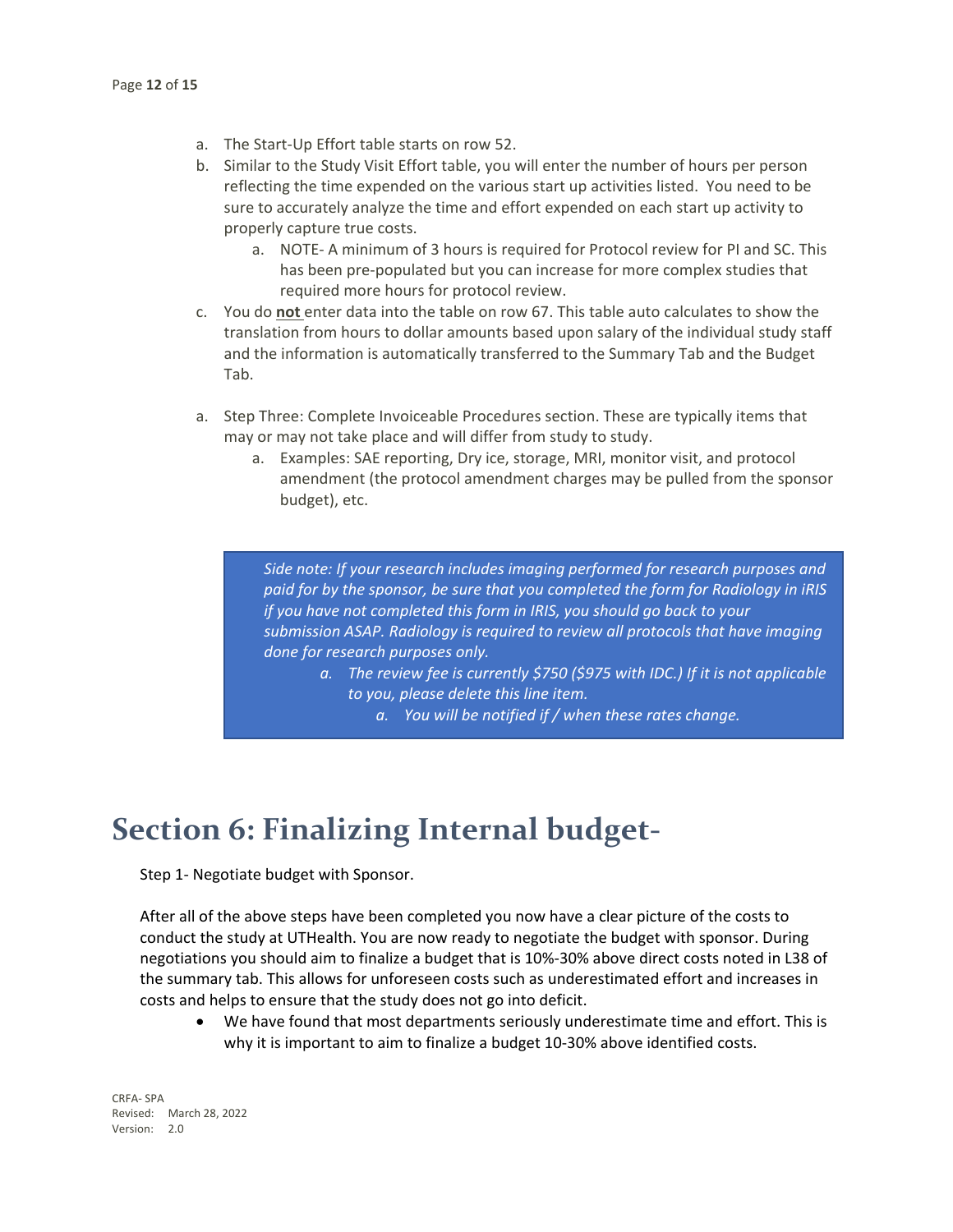• Remember- It is OK to make a profit! These funds will be used to grow the PI/Department's clinical study program.

#### Step 2- Final Sponsor Budget Complete

Once you finalized the budget with the sponsor, you are ready for the last step to complete the CAIB tool. The last step is to enter data into the "Total Anticipated Revenue" field (G39) on the Summary Tab.

- a. This is based upon the final contracted budget with sponsor. (see Directions on row 41 as to how to calculate the number to enter into this field.)
	- a. The *Total Anticipated Revenue* is also the amount you will enter into the START Proposal record budget. (see Clinical Trial PD START guidance document for directions on how to enter this into START budget tab.)

#### START Budget Tip

The CAIB tool separates out the Total Anticipated Revenue into Direct and Indirect costs within cells H35 and H36.

Enter the number from field H35 into START as t M&O (Maintenance and Operations) under the Budget Tab. (See START Clinical Trials PD guidance document for step- by- step directions.)

*START will automatically calculate the Indirect costs noted in H36 within the budget and do not need to be manually entered.*

### **SECTION 7: Budget Tab- (Simply an FYI)**

This tab does not require any data entry by the department.

Once you have completed all data entry within the below listed tabs and consider all the data final, Click on "Update table" on the Budget tab.

After you click on "Update table" the Budget tab will automatically pull in the data from the following tabs:

- Effort
- Cost expenses
- Start up and Invoiceable
- Summary

This tab provides an overview of all of the data entered by the department on one page. You are not required to use this tab as all of the information you need is available for view on the other tabs.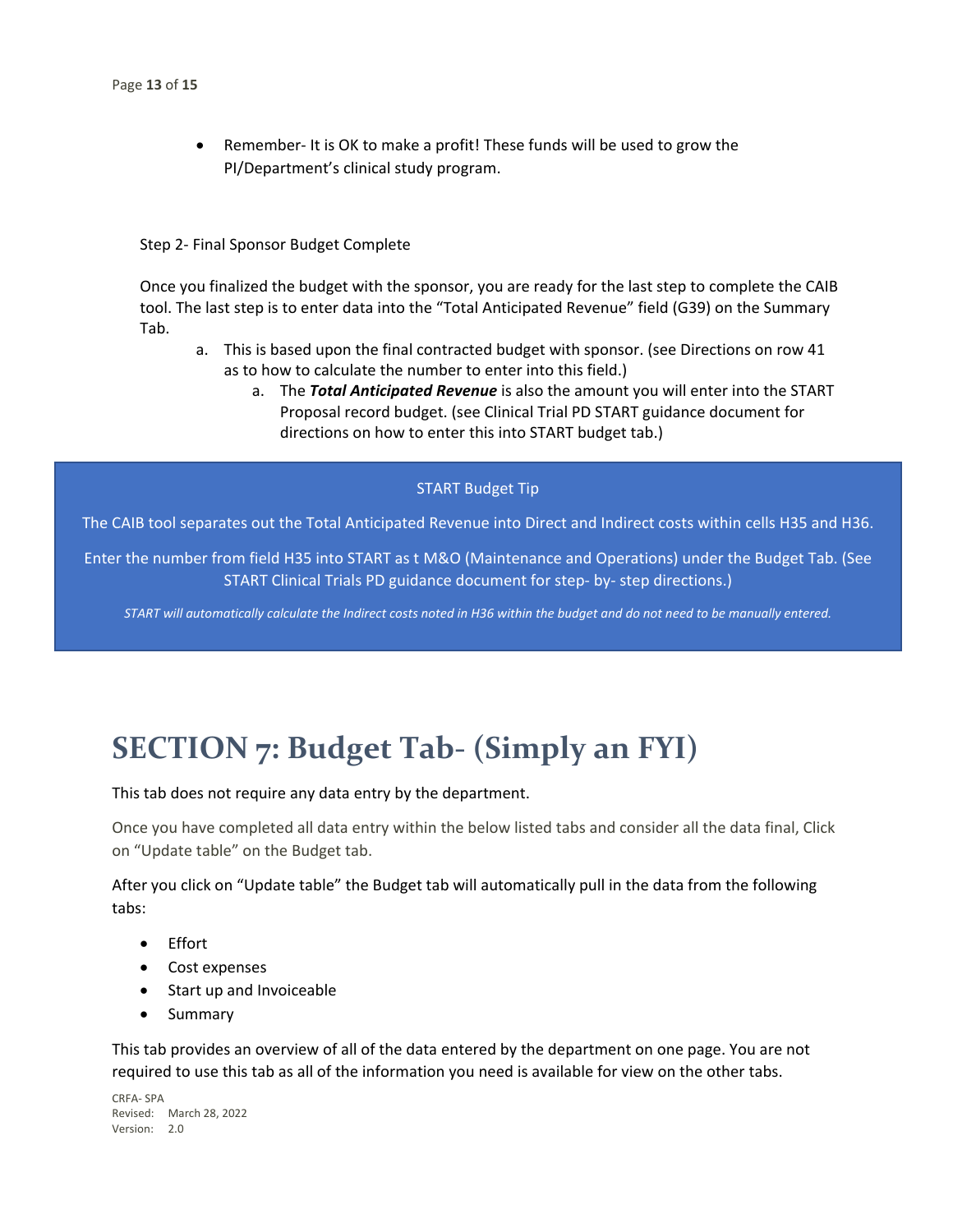TIP- Clicking "Update table" too many times can cause technical issues. If you do utilize this tab, you should check to ensure all of the data has flowed through.

### **SECTION 8: CAIB Tool for Clinical Studies with No Billing Risk (Retrospective chart reviews, observational, etc.)**

Clinical studies, that are not a billing risk (examples are retrospective chart reviews and observational studies) are not required to have a billing coverage analysis built. Therefore, these projects will not have A coverage analysis processed by SPA.

 In these cases the department will need to obtain a blank CAIB tool from the SPA web page: <https://www.uth.edu/sponsored-projects-administration/tools-resources/forms-templates>to build out an internal budget for the proposal record when submitting a monetary agreement to SPA for project account set up.

### **SECTION 9: When CAIB tool is not required:**

Question: Is there any scenario in which a clinical study does not require the CAIB tool internal budget to be attached to the proposal record?

Answer: Yes, if the clinical study was authored/ coauthored and initiated by a UTHealth PI the CAIB tool is typically not required.

- If the study was initiated by a UTHealth PI and is submitted to SPA as a grant proposal the department is not required to complete the CAIB tool and attach .(The grant proposal budget will suffice as the project budget.)
- If the study was initiated by UTHealth PI and a pharmaceutical company or other entity has agreed to fund the project via a monetary agreement (contract) the department is typically not required to complete the CAIB tool if the intenal budget was created utilizing antoher budgeting tool (such as a grant budget template or excel file. )
	- $\circ$  Please note there are some instances in which the internal budget provided is insufficient and/or does not appear to accurately capture all costs, in these cases SPA may request the PI submit the internal budget on the CAIB tool.
		- If you are unsure as to whether or not a CAIB tool will be required as part of the proposal submission to SPA, please contact [crf@uth.tmc.edu](mailto:crf@uth.tmc.edu) to ask if a CAIB tool is needed.